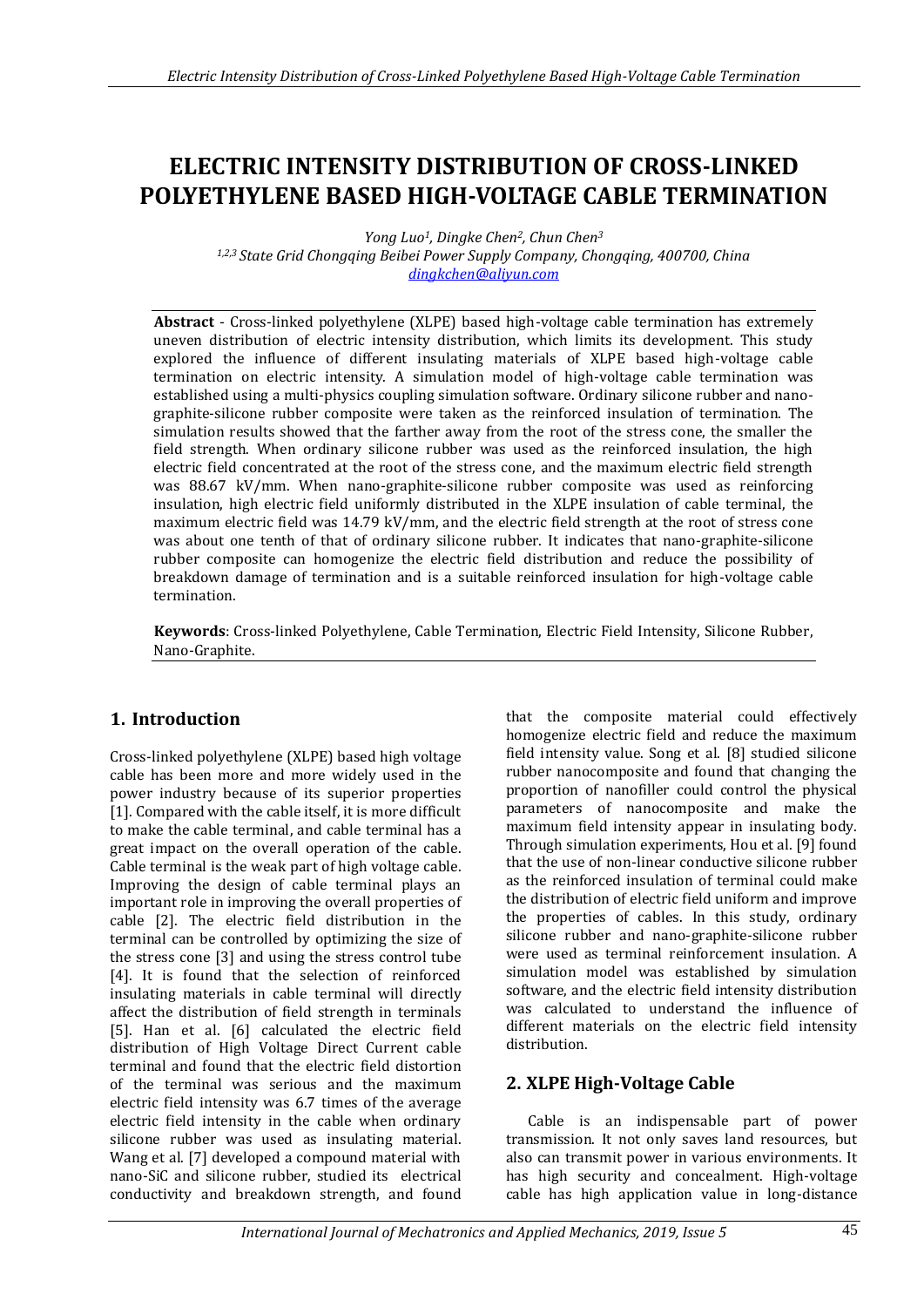transmission [10]. Traditional high-voltage cables use oil-filled cables or impregnated paper insulated cables, which are gradually replaced by XLPE cables because of their high cost, complex fabrication and difficult maintenance.

Polyethylene material is easy to deform at high temperature. The crosslinking process can make it maintain good deformation resistance at high temperature. It also has excellent heat resistance, acid and alkali resistance and oil resistance. It will not produce toxic gases but water and carbon dioxide after combustion, which will not cause great pollution [11].

Compared with traditional high-voltage cables, XLPE high-voltage cables have smaller losses, larger transmission capacity and longer service life in the process of transmission, which have been widely recognized and used in the power industry. Its basic structure is shown in Figure 1.



#### *Figure 1: The XLPE single-cored copper conductor cable*

Cable terminal is a weak part of high-voltage cable. Its properties has a great influence on the overall operation of cables. Cable terminal is easy to have electric field distortion and uneven distribution of electric field, which is one of the main causes for cable failure.

### 3. **Simulation Model of XLPE High Voltage Cable Terminal**

A simulation model as shown in Figure 2 was established using multi-physics coupling simulation software and  $\pm 200$  kV XLPE high-voltage cable.



*Figure 2: The structure of XLPE cable terminal*

Insulation material will affect the distribution of electric field in insulation layer. The volume conductivity of insulation material is correlated to electric field and temperature, and the expression is:

$$
\gamma(E, t) = \gamma_0 \exp(\alpha t + \beta E)
$$
\n(1)

where <sup>γ</sup> stands for conductivity (S/m), <sup>γ<sub>0</sub></sup> stands for conductivity under 0 ℃ and 0 KV/mm, *α* stands for temperature coefficient (1/℃), *t* stands for temperature (℃), *β* stands for electric field intensity coefficient (m/V), and  $E$  stands for field intensity (V/m).

The conductivity of insulation material of stress cone of cable terminal is:

$$
\gamma(E, t) = \gamma_1 \exp(\alpha_1 t + \beta_1 E) \tag{2}
$$

The conductivity of insulating oil is:

$$
\gamma(E) = \gamma_2 \exp(\beta_2 E) \tag{3}
$$

The conductivity of the other materials is constant.

| Tuble 1 billiardent parameters |                  |             |                         |          |                                        |           |         |  |
|--------------------------------|------------------|-------------|-------------------------|----------|----------------------------------------|-----------|---------|--|
| Parameters                     | Copper           | <b>XLPE</b> | Semiconductive Ordinary |          | Nano-graphite- Silicone oil   Ceramics |           |         |  |
|                                |                  |             | material                | silicone | silicone rubber                        |           |         |  |
|                                |                  |             |                         | rubber   |                                        |           |         |  |
| Heat                           | 385              | 0.33        | 0.29                    | 0.25     | 0.38                                   | 0.12      | 2.00    |  |
| conductivity                   |                  |             |                         |          |                                        |           |         |  |
| (W/m·k)                        |                  |             |                         |          |                                        |           |         |  |
| Electrical                     | $5.9 \times 107$ |             | 10                      |          |                                        | $10 - 14$ | $10-12$ |  |
| conductivity                   |                  |             |                         |          |                                        |           |         |  |
| (S/m)                          |                  |             |                         |          |                                        |           |         |  |
| Density (kg/m3)                | 8900             | 910         | 1100                    | 1150     | 1275                                   | 970       | 3650    |  |

Different physical properties of the simulation model were set according to the parameters. Data were processed using solver of simulation software to obtain the electric field distribution of cable terminal.

The changes of conductivity of the three kinds of materials under 30°C and 70°C were fitted according to the above formulas, and the results are shown in Figure 3.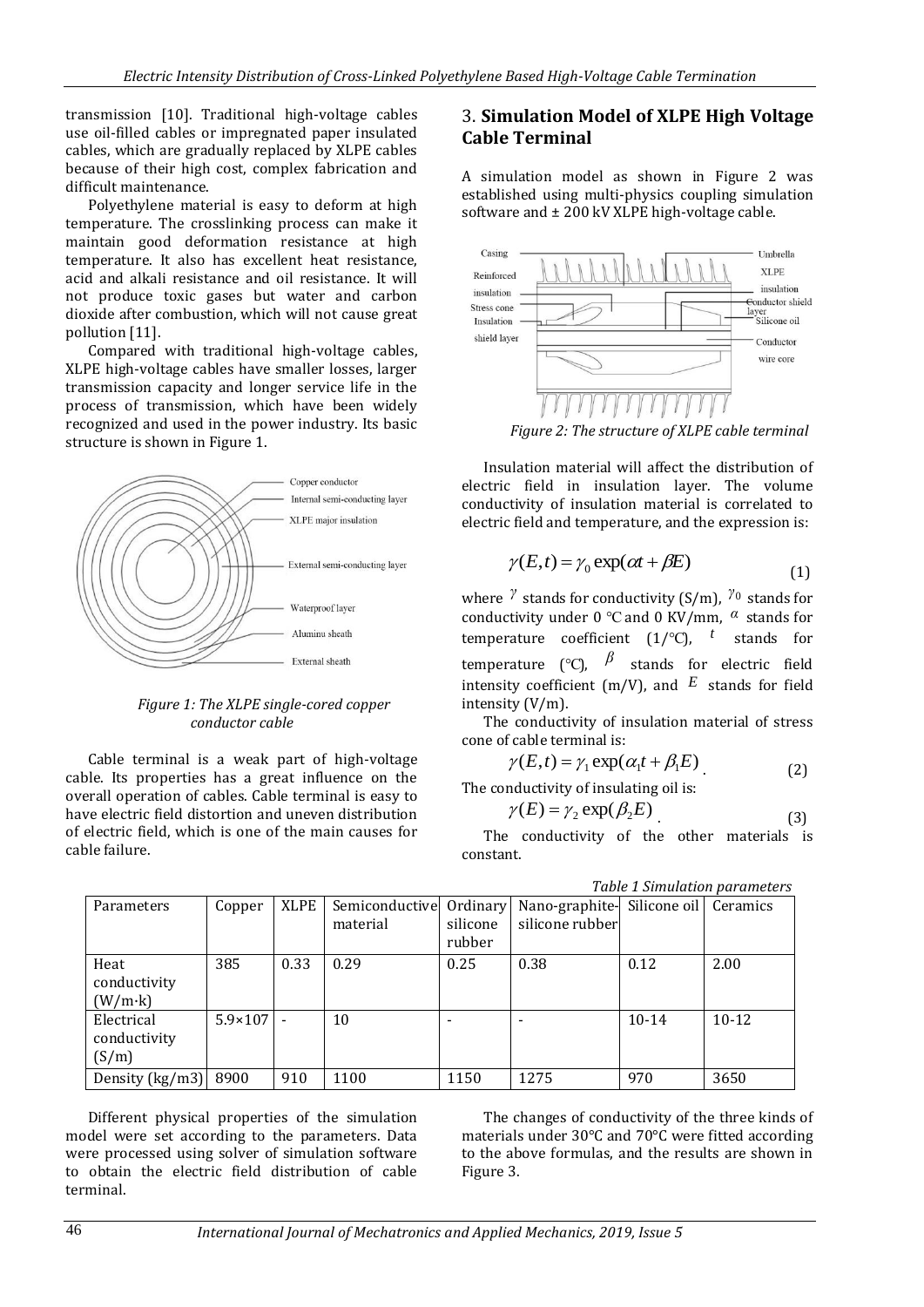

*Figure 3: The conductivity of different materials with the changes of field intensity under different temperatures*

It was found from Figure 3 that the conductivity of ordinary silicone rubber material (A) varied smoothly, while that of nano graphite-silicone rubber composite (B) and XLPE varied greatly and increased with the increase of temperature and field strength. Under the same temperature, the conductivity of nano-graphite-silicone rubber composite (B) was higher than that of XLPE. The conductivity of nano-graphite-silicone rubber composite (B) was about 10-20 times that of XLPE under 30 °C and 10 kV/mm. The conductivity of nano-graphite-silicone rubber composite (B) was about 3 times that of XLPE at 70 °C and 10 kV/mm.

### **4. Results of Electric Field Intensity Distribution of XLPE High-Voltage Cable Terminal**

The electric field intensity of cable terminal is mainly affected by the conductivity of insulation material. The electric field intensity distribution of ordinary silicone rubber cable terminal and nanographite-silicone rubber cable terminal were simulated and analyzed. (2), (3) and (4) and the other simulation parameters were substituted into the simulation software. The voltage of cable core was 200 kV, and the temperature was 40 °C.

#### **Comparison of nephogram of electric field distribution of cable terminal**

The nephogram of electric field distribution of the ordinary silicone rubber cable terminal and nano-graphite-silicone rubber cable terminal is shown in Figure 4 and 5.



*Figure 4: Ordinary silicone rubber*



*Figure 5: Nano-graphite-silicon rubber composite*

Figure 4 is the electric field distribution nephogram of the ordinary silicone rubber terminal. It was found that the maximum electric field of the cable terminal was 88.67 kV/mm in the reinforced insulation near the root of the stress cone and the electric field distribution was unreasonable. Figure 5 is the electric field intensity distribution nephogram of the nano-graphite-silicone rubber composite cable terminal. It was found that the maximum electric field strength was 14.79 kV/mm, which was significantly lower than 88.67 kV/mm of the ordinary silicone rubber cable terminal. The position with high electric field was concentrated in the XLPE insulation of the body at the root of the stress cone. Breakdown failure is easy to occur when high field strength is concentrated in reinforced insulation. It indicated that ordinary silicone rubber as reinforced insulation was likely to cause cable damage.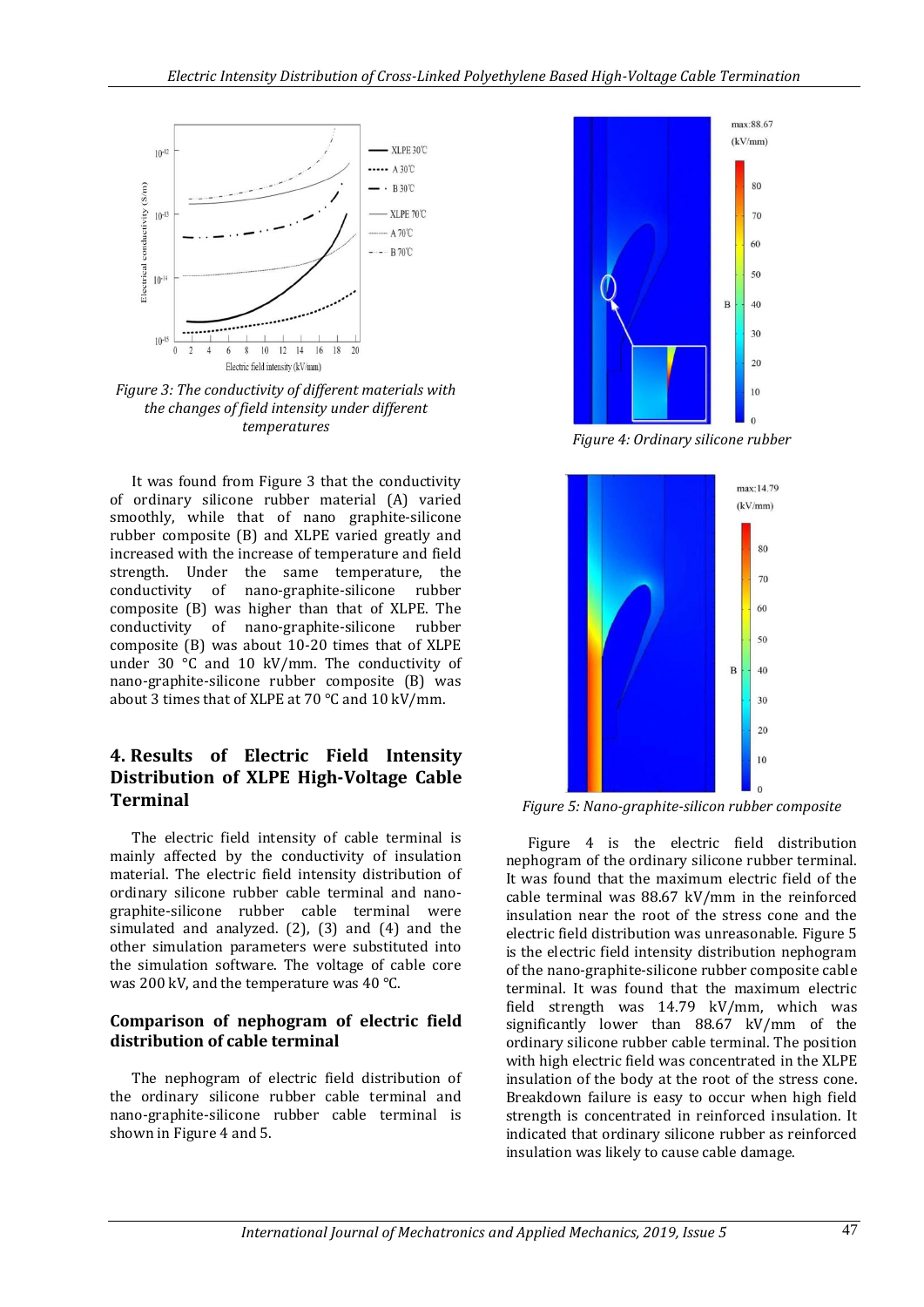| Table 2 Comparison of electric field intensity near the stress cone |                                                             |           |                                                                   |           |  |  |  |  |  |  |
|---------------------------------------------------------------------|-------------------------------------------------------------|-----------|-------------------------------------------------------------------|-----------|--|--|--|--|--|--|
| Distance with<br>the root of<br>stress cone                         | Electric field intensity of<br>insulation interface (kV/mm) |           | Electric field intensity on the<br>surface of stress cone (kV/mm) |           |  |  |  |  |  |  |
|                                                                     | Ordinary<br>Silicone<br>rubber                              | Composite | Ordinary<br>silicone<br>rubber                                    | Composite |  |  |  |  |  |  |
| 0                                                                   | 88.67                                                       | 8.56      | 88.67                                                             | 8.21      |  |  |  |  |  |  |
| 10                                                                  | 67.42                                                       | 7.83      | 42.31                                                             | 7.56      |  |  |  |  |  |  |
| 20                                                                  | 59.84                                                       | 6.92      | 26.35                                                             | 6.83      |  |  |  |  |  |  |
| 50                                                                  | 17.63                                                       | 5.18      | 9.67                                                              | 4.07      |  |  |  |  |  |  |
| 100                                                                 | 9.27                                                        | 4.21      | 8.42                                                              | 4.91      |  |  |  |  |  |  |
| 200                                                                 | 6.32                                                        | 2.16      | 7.62                                                              | 3.21      |  |  |  |  |  |  |
| 300                                                                 | 3.18                                                        | 1.08      | 7.54                                                              | 2.67      |  |  |  |  |  |  |

#### **Comparison of electric field intensity near stress cone**

The general trend of the electric field strength of the two materials was that the farther away from the root of the stress cone, the smaller the electric field strength. However, the electric field strength at the root of the stress cone of ordinary silicone rubber was much higher than that of the composite material whether the electric field strength was on the insulation interface or on the surface of stress cone.

When nano-graphite-silicone rubber composite was used as reinforced insulation, the electric field modulus of the insulation interface was only about 8.5 kV/mm, and the electric field modulus of the stress cone was only about 8.4 kV/mm, which was about one tenth of that of the ordinary silicone rubber cable terminal. It indicated that nanographite-silicone rubber composite could make the electric field distribution more uniform and concentrate the high electric field area in insulating body, which effectively reduced the possibility of terminal breakdown failure.

#### **Comparison of electric field distribution under different voltages**

|                                    |                             |                             |                  | Table 3 Comparison of field intensity |
|------------------------------------|-----------------------------|-----------------------------|------------------|---------------------------------------|
| Reinforced insulation              | Ordinary silicone rubber    | Nano-graphite-silicon       |                  |                                       |
| material                           |                             |                             | rubber composite |                                       |
| Cable voltage (kV)                 | 290                         | 370                         | 290              | 370                                   |
| Maximum field intensity<br>(kV/mm) | 112.34                      | 135.69                      | 13.27            | 14.72                                 |
| Average field intensity<br>(kV/mm) | 17.68                       | 22.39                       | 17.68            | 22.39                                 |
| High field intensity area          | Ordinary silicone<br>rubber | Ordinary silicone<br>rubber | XLPE             | XLPE                                  |



*Figure 6: Comparison of field intensity distribution*

Table 2 and Figure 6 show the comparison of electric field distribution in cable terminal when two kinds of materials were used as reinforced insulation at 290 and 370 kV. It was found that the average electric field strength in the terminal was the same for different materials under the same voltage, which indicated that adding nano-graphite in silicone rubber would not enhance the average electric field strength of the cable terminal. When ordinary silicone rubber was used as insulating material, the maximum field intensity in the terminal was far higher than the average field intensity, and the high field intensity area always concentrated in the reinforced insulation. The maximum field intensity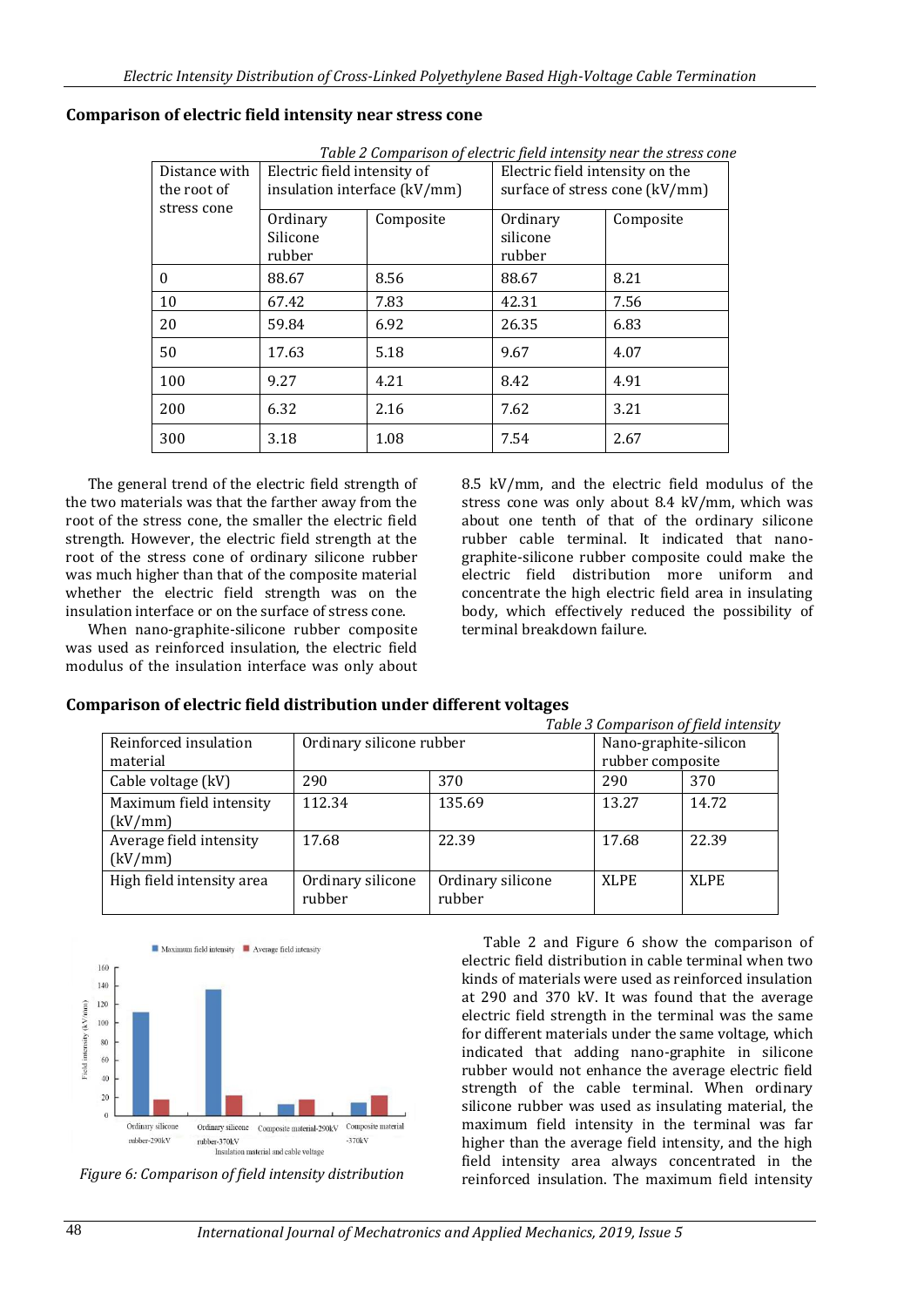in the terminal which used composite material as the reinforced insulation was far smaller than that in the ordinary silicone rubber cable terminal, close to the average field intensity, and the high field intensity area always concentrated in the XLPE insulation of the body. The comparison shown in Figure 6 suggested that the maximum field intensity in the terminal which used ordinary silicone rubber as the reinforced insulation was about ten times that in the terminal which used composite material. Ordinary silicone rubber not only has extremely large maximum field intensity, but also has high field intensity area concentrated in the reinforced insulation; hence it is prone to breakdown failure.

# 5. **Discussion**

XLPE high voltage cable has been widely used in power transmission [12]. The properties of high voltage cable terminal has a great influence on the operation of cable. Most cable faults are caused by defects of cable terminals or joints [13]. Due to the uneven distribution of electric field at cable terminal, the insulation of terminal is prone to breakdown, which can lead to the insulation damage of highvoltage cables and seriously affect the practicability of high-voltage cables. In order to make the distribution of terminal electric field more uniform, the traditional method is to control the distribution of electric field by adding shielding metal and embedding capacitor plate [14]; but in this way, cable manufacturing becomes more difficult, and the result is not ideal. It is found that the material of reinforced insulation of cable terminal has a great influence on the electric field distribution of terminals. The distribution of electric field is different when different insulating materials are used as reinforced insulation.

In this study, the electrical conductivity of XLPE insulating materials, ordinary silicone rubber and nano graphite-silicone rubber composites were calculated and compared. The electrical conductivity of XLPE varied greatly with temperature and electric field, while that of ordinary silicone rubber varied little. It showed that the conductivity of XLPE was much higher than that of silicone rubber during the operation of high voltage cable, which would make the electric field distribution inside the cable terminal uneven and cause breakdown failure. Compared with ordinary silicone rubber, the electrical conductivity of nano-graphite-silicone rubber composite changed as much as XLPE and was higher than that of XLPE. At 70 ℃, the electrical conductivity of the composite was always higher than that of XLPE; hence the high field intensity area was always be in the XLPE insulation. It indicated that the performance of nano-graphite-silicone rubber composite was superior to that of ordinary silicone rubber as reinforced insulation.

In order to further understand the electric field distribution of these two materials when they are used as terminal reinforced insulation, a simulation model of high voltage cable was established by using multi-physics field coupling simulation software. The simulation results suggested that the maximum electric field intensity of the terminal reached 88.67 kV/mm when ordinary silicone rubber was used as reinforced insulation. The electric field distribution nephogram showed that the high electric field area concentrated in the silicone rubber reinforced insulation near the root of stress cone, which was much larger than the field intensity of XLPE insulation of the body. The closer to the root of stress cone, the greater the electric field intensity and the higher the electric field intensity; high field intensity near the root of stress cone may cause partial discharge and affect the operation of cable [15]. It was found that the electric field distribution of the terminal was not uniform when ordinary silicone rubber was used as reinforced insulation, and it was prone to discharge or breakdown failure; therefore it is not suitable as the reinforced insulation of highvoltage cable terminal.

The simulation results of nano-graphite-silicone rubber composite showed that the maximum field intensity in the terminal was only 14.79 kV/mm when the material was used as the terminal reinforced insulation. It was found from the electric field distribution nephogram that the overall distribution was uniform, and the high electric field was uniformly distributed in the XLPE insulation. It was found from Figure 8 and 9 that the field intensity at the root of the stress cone was between 8 and 9 kV/mm, which was about one tenth of the ordinary silicone rubber as the terminal reinforced insulation. It showed that the composite material could be used as reinforced insulation to concentrate the high electric field area in the insulating body, protect the terminal insulation, reduce the possibility of breakdown damage, and effectively improve the practicability of high voltage cable.

# **6. Conclusion**

In this study, the electric field intensity distribution of XLPE high voltage cable terminal was studied. By establishing the simulation model of high-voltage cable terminal using the multi-physics field coupling simulation software, the influence of two kinds of terminal reinforced insulating materials, ordinary silicone rubber and nano-graphite-silicone rubber composite, on the electric field distribution was calculated. The results showed that the electric field distribution of terminal reinforced insulating material which used ordinary silicone rubber as reinforced insulation was uneven and high field intensity area was concentrated in the reinforced insulation. When nano-graphite-silicone rubber composite was used as reinforced insulation, the